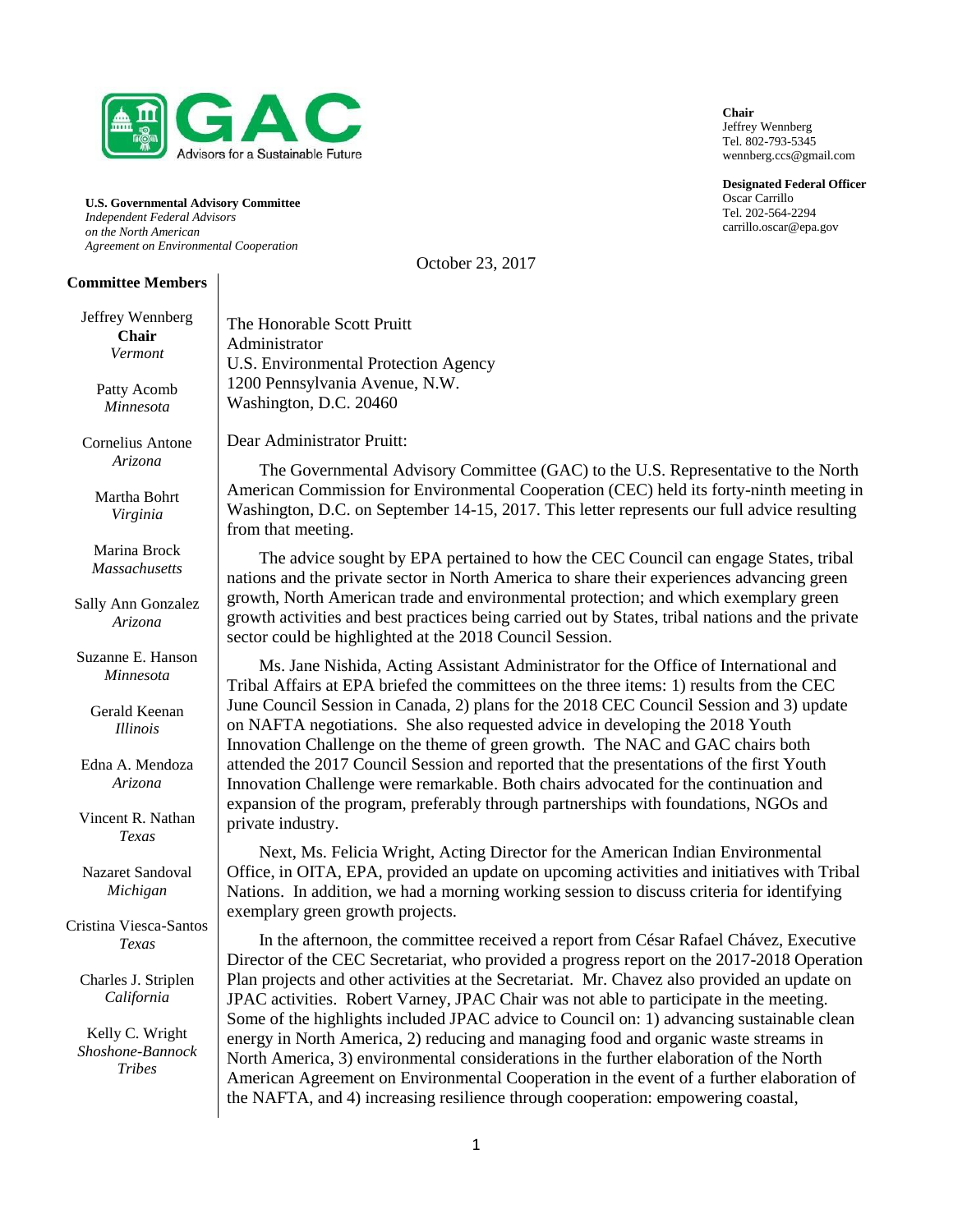shoreline, and riverbank communities in North America. Additionally, Robert Moyer, SEM Director for the CEC also provided a thorough overview and analysis of the current and historical Article 14-15 submissions in the CEC.

The GAC wishes to acknowledge the excellent support provided by the Federal Advisory Committee Management Division (FACMD) and thank Director Monisha Harris and NAC/GAC Designated Federal Officer Oscar Carrillo and all of the FACMD staff for their support, before, during and after the meeting.

Sincerely,

Jeffrey Wennberg, Chair Governmental Advisory Committee

cc:

Jane Nishida, Acting Assistant Administrator for the Office of International & Tribal Affairs Monisha Harris, Director, Federal Advisory Committee Management Division

(FACMD), EPA Oscar Carrillo, Designated Federal Officer (FACMD), EPA

Mark Kasman, Director, Office of Regional & Bilateral Affairs, OITA, EPA

Luis Troche, Senior Advisor, North American Affairs, OITA, EPA

Robert Varney, Chair, Joint Public Advisory Committee

César Rafael Chávez, Executive Director, CEC

Members of the U.S. National and Governmental Advisory Committees

Administrative support for the GAC is provided by the U.S. Environmental Protection Agency, Federal Advisory Committee Management Division, OARM Mail Code 1601-M, 1200 Pennsylvania Ave. NW Washington, D.C. 20460 (t) 202-564-2294 (f) 202-564-8129

\_\_\_\_\_\_\_\_\_\_\_\_\_\_\_\_\_\_\_\_\_\_\_\_\_\_\_\_\_\_\_\_\_\_\_\_\_\_\_\_\_\_\_\_\_\_\_\_\_\_\_\_\_\_\_\_\_\_\_\_\_\_\_\_\_\_\_\_\_\_\_\_\_\_\_\_\_\_\_\_\_\_\_\_\_\_\_\_\_\_\_\_\_\_\_\_\_\_\_\_\_\_\_\_\_\_\_\_\_\_\_\_\_\_\_\_\_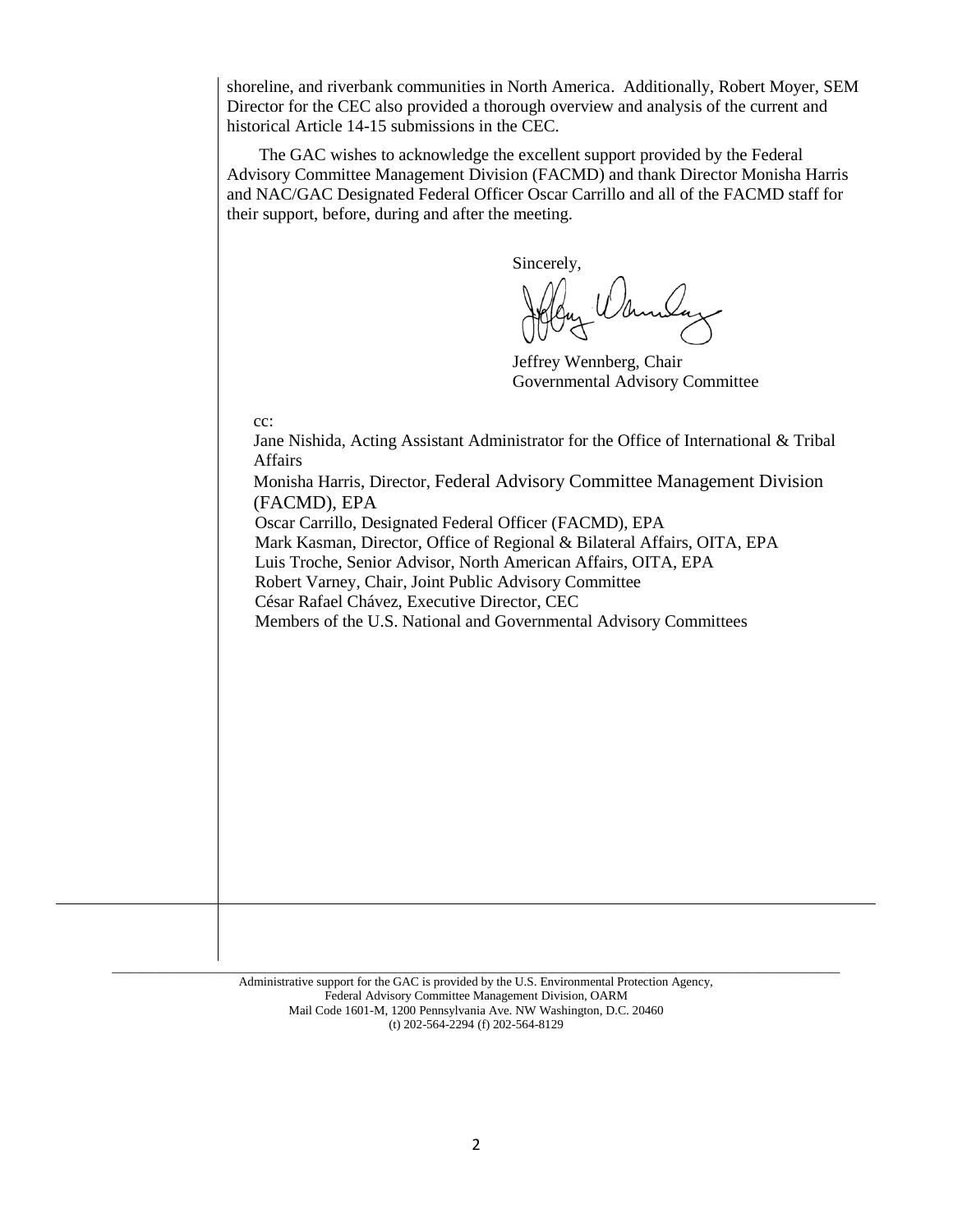Governmental Advisory Committee (GAC) to the U.S. Representative to the Commission for Environmental Cooperation (CEC)

#### **Advice 2017-2 (October 23, 2017):**

*Charge Question 1: Provide advice on how the Council can engage States, tribal nations and the private sector in North America to share their experiences advancing green growth, North American trade and environmental protection.*

At the end of our meetings the GAC and the NAC take a few minutes to reconvene in joint session and share summaries of our independent discussions as a preview of the advice soon to be formalized in these letters. When we compared our responses to this Charge Question we discovered that the two committees had very different interpretations of the Charge. The GAC focused on the means by which the CEC could identify and reach out to the target communities and the NAC focused on how the CEC might interact with the groups once identified. The GAC expects that taken together our two responses to this question should provide a comprehensive response to the Charge Question.

The GAC believes the CEC should begin by recognizing that many national associations of public, private and nonprofit organizations have already sought, evaluated and published exemplary examples of green growth and sustainability programs from among their members. The National Association of Counties<sup>1</sup>, the National League of Cities<sup>2</sup>, the National Governor's Association<sup>3</sup>, and the U.S. Conference of Mayors<sup>4</sup> have all developed policy papers and identified case studies of local and state initiatives as a resource to their members.

There are also several national and international NGOs that have done the same for local affiliates, communities and private companies. The private sector has developed associations of corporate sustainability officers such as the Global Association of Sustainability Professionals<sup>5</sup>, the Sustainability Management Association<sup>6</sup>, and general associations such as the National Association of Manufacturers<sup>7</sup> have developed programs or affiliates to promote green growth and sustainable business practices among their members.

Social media might also be a good way to reach out to individuals working in the field. Both Facebook and LinkedIn provide forums for members with shared interests to connect, and the members of these groups will certainly be involved with or aware of projects and organizations that the CEC would want to include.

<sup>1</sup> <http://www.naco.org/search?keys=green%20growth>

<sup>&</sup>lt;sup>2</sup> <http://www.nlc.org/economic-development>

<sup>&</sup>lt;sup>3</sup><https://www.nga.org/cms/center/eet>

<sup>4</sup> <https://www.usmayors.org/?s=green+growth>

<sup>&</sup>lt;sup>5</sup><http://www.gacso.org/>

<sup>6</sup> <http://www.sustainabilityma.org/>

<sup>&</sup>lt;sup>7</sup> <http://www.nam.org/Issues/Energy-and-Environment/Sustainability/>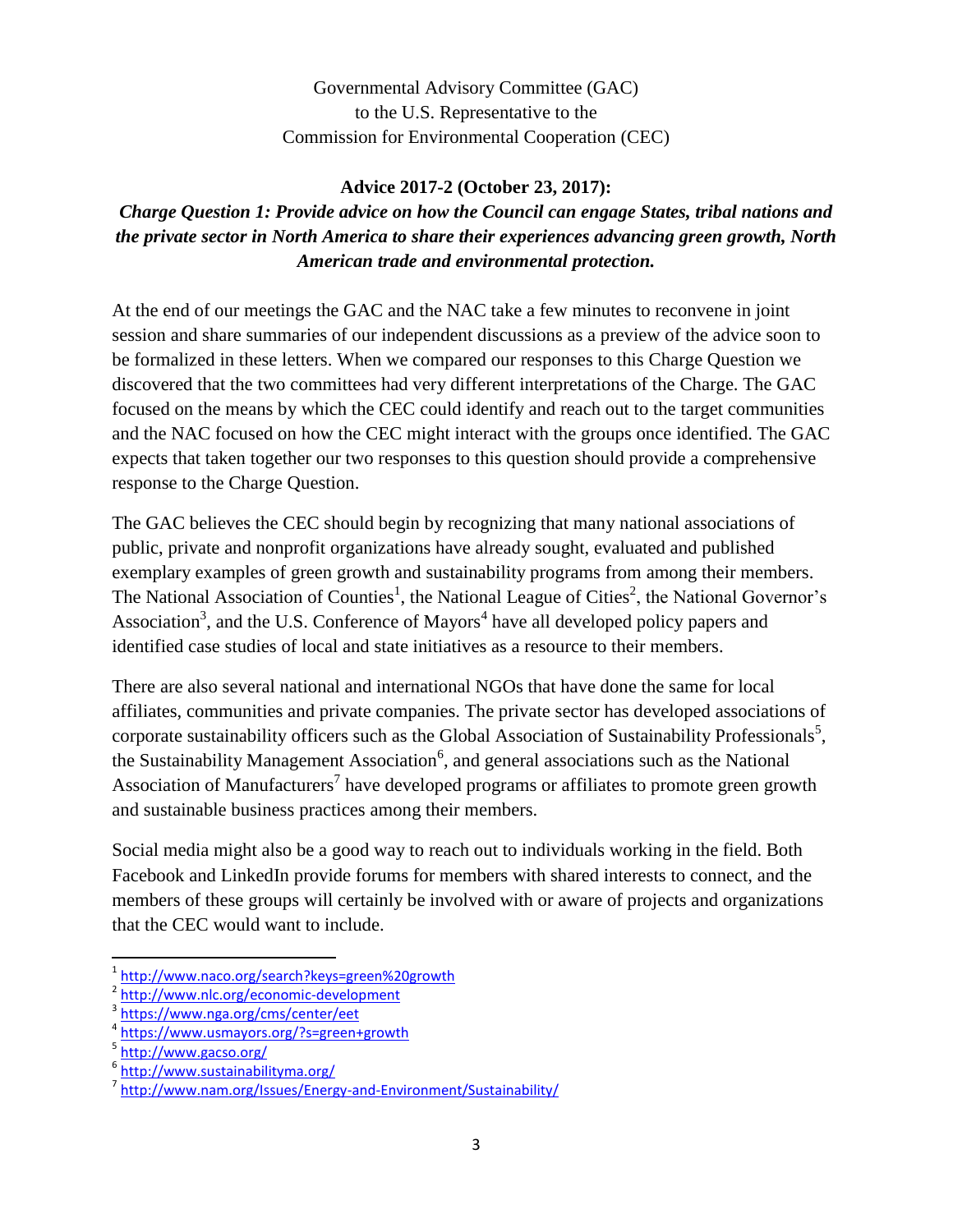Finally, the Institute for Tribal Environmental Professionals<sup>8</sup> at Arizona State University is an excellent resource for reaching individuals with direct knowledge of the efforts of Tribal Nations to promote green economic development.

<sup>&</sup>lt;sup>8</sup><http://www7.nau.edu/itep/main/Home/>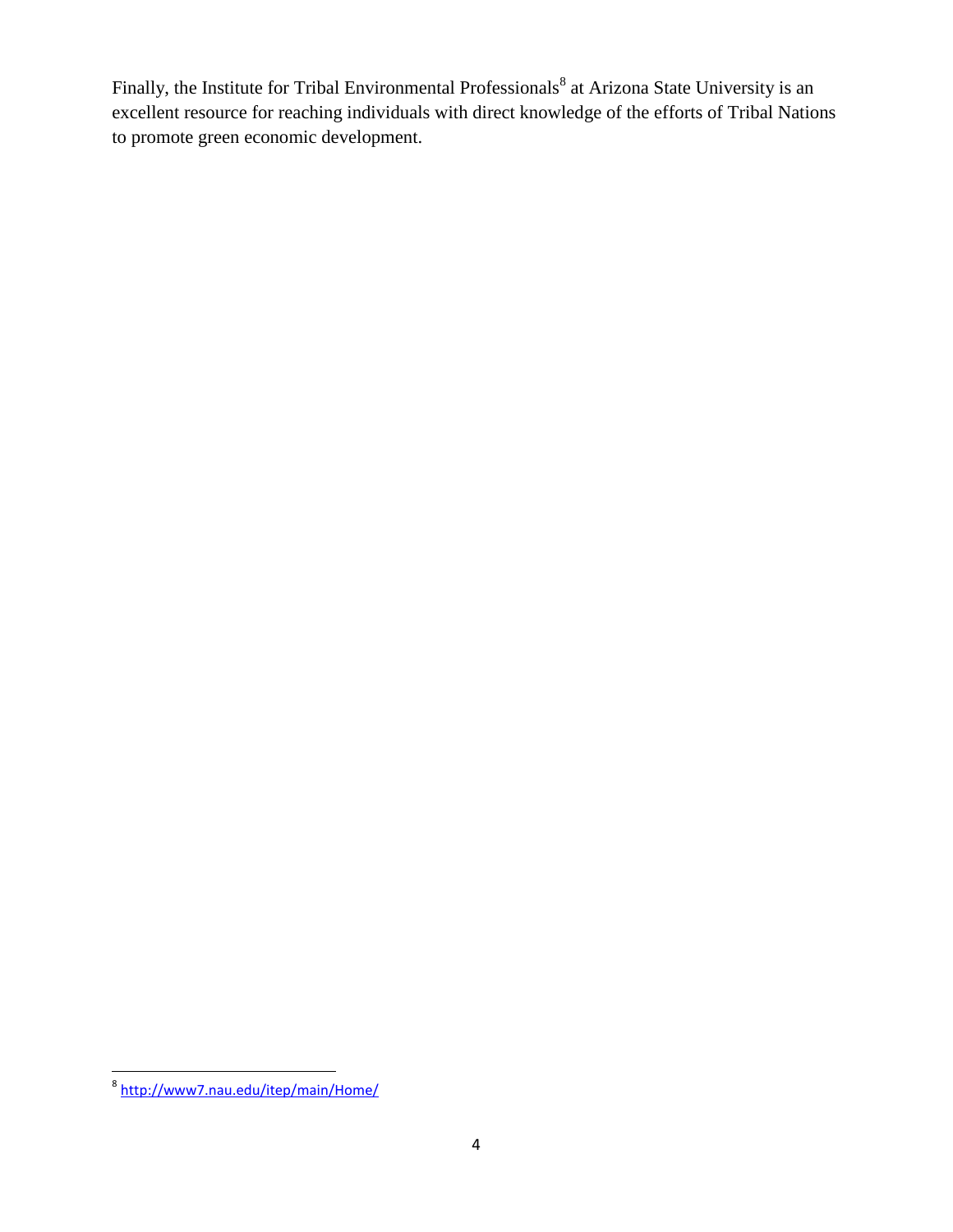## Governmental Advisory Committee (GAC) to the U.S. Representative to the Commission for Environmental Cooperation (CEC)

## **Advice 2017-3 (October 23, 2017):**

# *Charge Question 2: Provide advice on which exemplary green growth activities and best practices being carried out by States, tribal nations and the private sector could be highlighted at the 2018 Council Session.*

The Charge Question focuses on local, state and tribal successes in the area of trade and green growth for the purpose of showcasing their programs and enabling others to emulate their success. Three weeks before the meeting committee members were asked to identify up to three candidate programs for consideration by the committees and sixteen diverse programs were identified, documented and evaluated by the committee.

Prior to our independent deliberations, the NAC and GAC met together to establish consistent project evaluative criteria. The joint committees brainstormed a list of 30 descriptors of exemplary green growth programs which were then consolidated into 12 attributes, and further grouped by the GAC into three criteria. Stated as questions they are:

- 1. Does the project provide meaningful economic, environmental, or green growth benefits?
- 2. Does the project effectively engage the community and provide well-defined objectives with measurable results?
- 3. Is the project replicable, scalable, adaptable, and affordable?

Projects judged to satisfy all three criteria are recommended for consideration as exemplary. Some project descriptions looked very promising but lacked sufficient information for the committee to make a determination under one or two of the criteria. These projects are referred to EPA as potentially exemplary with the recommendation that EPA seek additional information to confirm that they meet all the criteria. The following is a summary of the projects and the committee's evaluation.

## **Project:** *Wilmington, Ohio Green Enterprise Zone<sup>9</sup>*

*Summary*: The Wilmington GEZ project uses targeted financial incentives and local capacity building to promote green business growth and job creation. The Green Enterprise Zone (GEZ) seeks to promote research and development, advanced manufacturing, and energy efficient construction, as well as services that have a direct positive impact on increasing energy and material efficiency as well as the economic sustainability of the city by:

1. promoting the retrofitting of businesses to promote sustainability and energy efficiency;

<sup>&</sup>lt;sup>9</sup><br><http://ci.wilmington.oh.us/incentives.cfm><sup>9</sup>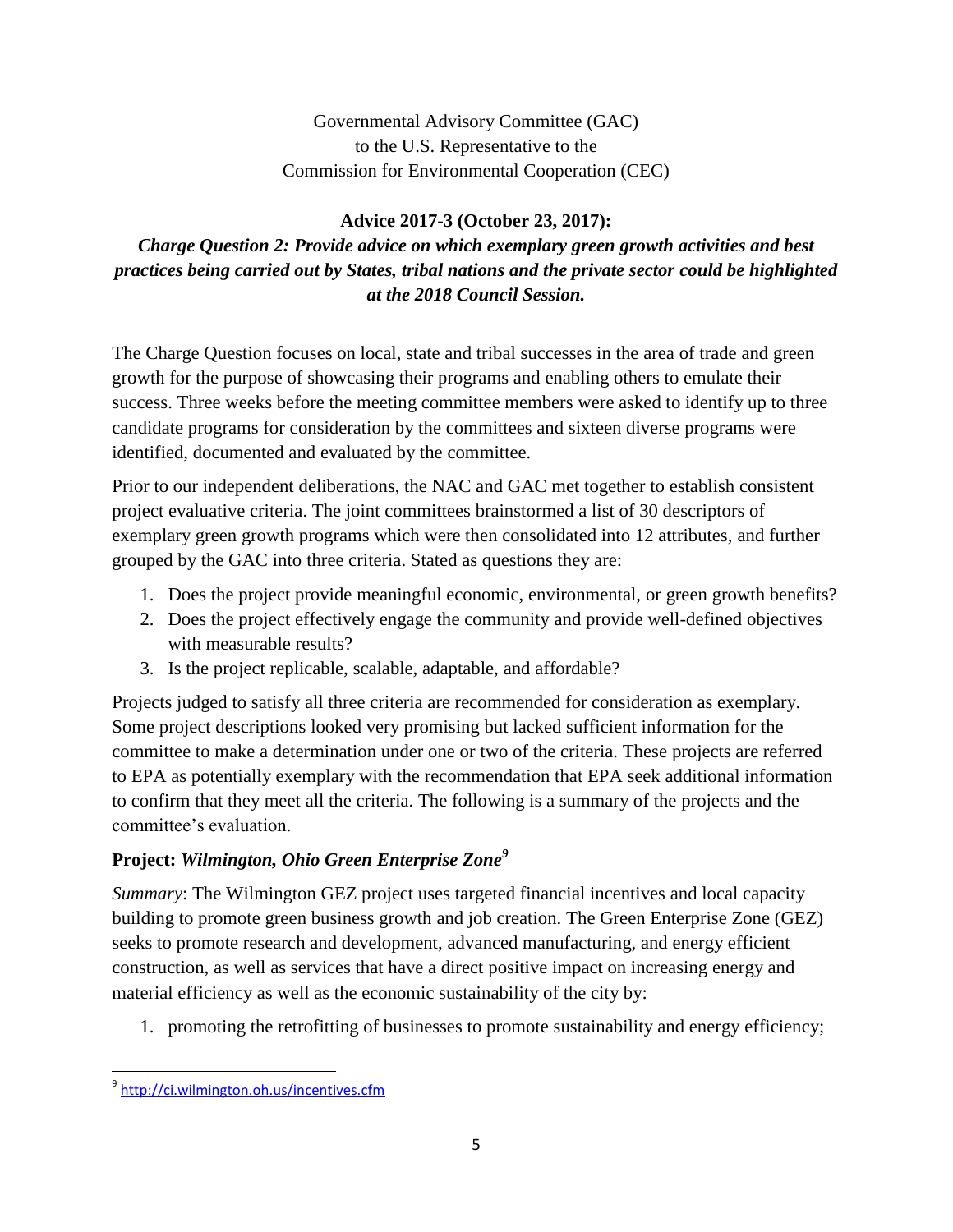- 2. attracting green-collar jobs in research and sustainable renewable energy production and services; and
- 3. assisting citizens, businesses, secondary schools, universities, and community organizations in green training for the purpose of economic development and professional growth for the City and its citizens.

Incentives include grants, reduced permit fees, job training and assistance seeking additional state or federal funding.

*GAC Recommendation*: The committee concluded that the project provides meaningful economic, environmental, and green growth benefits and therefore satisfies the first criteria. If the GEZ has successfully and affordably met its stated goals the remaining criteria might also be satisfied. Unfortunately the online information did not address this and the individual at City Hall who could have answered the questions was not available. Therefore the committee recommends that EPA further investigate whether the Wilmington, OH GEZ program has been successful in meeting the stated goals and whether the cost and design of the program recommend it for highlighting as something other communities might want to duplicate.

# **Project:** *Catawba County, N.C./Blackburn Resource Recovery Facility EcoComplex<sup>10</sup>*

*Summary*: The Harvard Kennedy School's Ash Center for Democratic Governance and Innovation described the EcoComplex in its "Bright Ideas 2015" publication as follows:

*"The EcoComplex strives to create a system of symbiotic relationships where all workable products and byproducts from a close-knit group of public and private organizations are utilized economically, ecologically, and efficiently. This system also provides a conduit for moving "green" science from the laboratory to real-world application by partnering a publicly-owned methane capture generator with nearby businesses, creating energy and heat for the local community while growing the local business economy to increase the community tax base."*

In addition to this recognition the EcoComplex has won multiple national awards and includes partnerships with multiple universities and nonprofits. The heart of the EcoComplex is a landfill with methane capture and generation of electricity, but the site also hosts a pallet recycler, a biofuels processor, an immigrant agriculture program and a processing facility for feed crops grown on the closed landfill property.

*GAC Recommendation*: The committee believes this project meets all three criteria and is a particularly good example of the type of project the Charge Question sought. The economic and environmental benefits are substantial, the project goals are well-defined and progress is measurable. There is excellent community engagement and the project should be replicable and scalable for other jurisdictions. The committee does not have information about the cost of the project but given the national awards and recognition it has received over the last five years we

<sup>&</sup>lt;sup>10</sup> <http://www.catawbacountync.gov/EcoComplex/default.asp>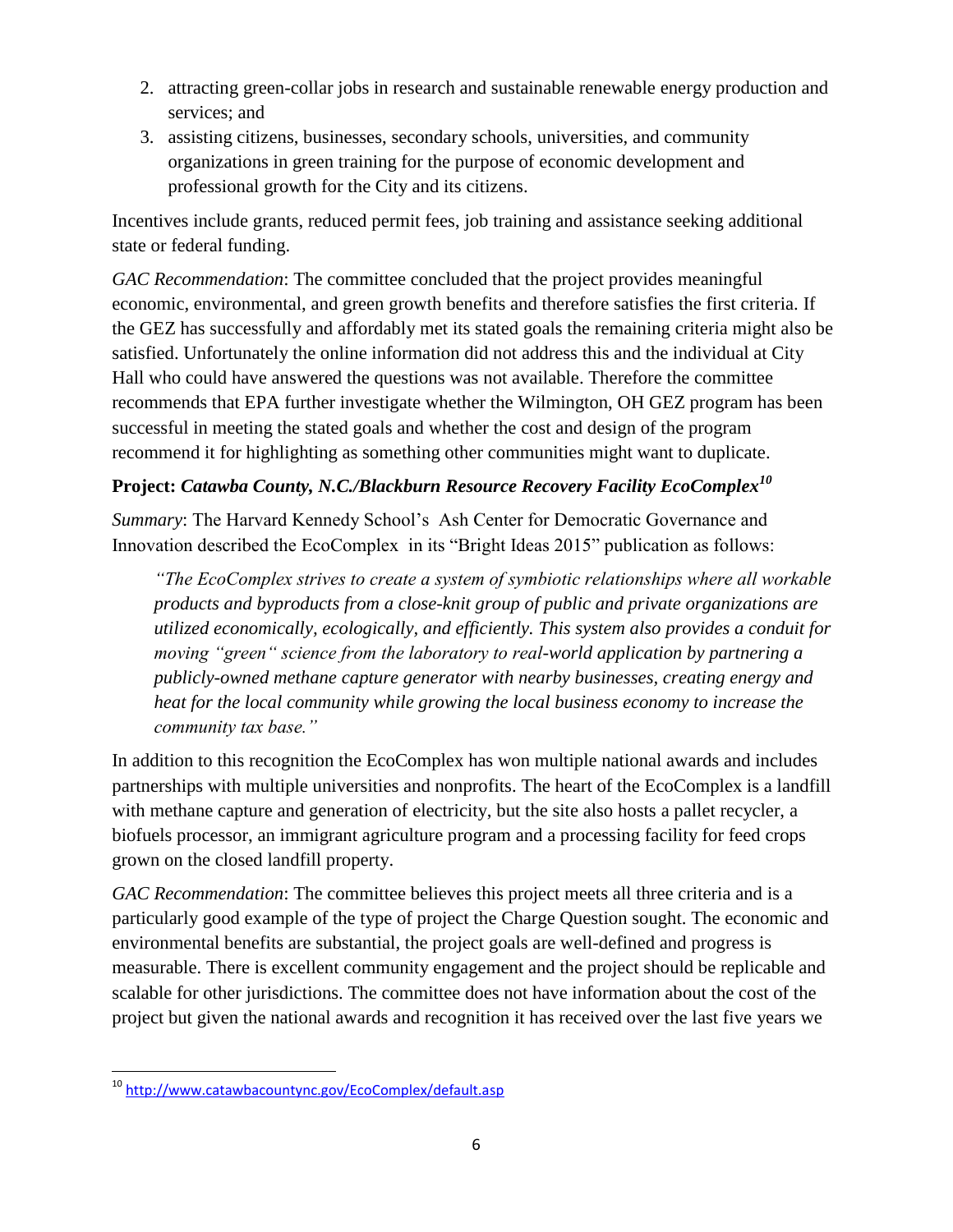assume it has proven to be financially sustainable. The GAC recommends the EcoComplex as an exemplary green growth project.

## **Project:** *New England Governors-Eastern Canadian Premiers Regional Climate Change Action Plan<sup>11</sup>*

The Conference of New England Governors and Eastern Canadian Premiers (NEG-ECP) adopted a regional Climate Change Action Plan (CCAP) in 2001. The two main objectives of the regional CCAP were to reduce greenhouse gas (GHG) emissions and to reduce the impacts of climate change through adaptation. The CCAP was the first, international, multi-government effort to tackle climate change to be officially adopted in the world. Data collected for the 1990– 2015 regional GHG inventory shows that the region exceeded its 2010 target recording a 4.1% reduction in GHG emissions. In 2015, regional GHG emissions were at 10.4% below 1990 levels, exceeding the regional target set for 2020. In addition, between 2001 and 2015 the population of the region grew by more than six per cent while GHG emissions per capita decreased by 21%, and the economy grew by 32% while numerous climate change policies and measures were being implemented in the region.

*GAC Recommendation*: This program operates at the state, interstate and international levels. It offers clear environmental benefits and while there is no evidence that the climate policies and measures contributed to economic growth, significant regional growth occurred during the project period. The project has contributed to making the regional economy distinctly 'greener'. The committee notes that other jurisdictions around the nation and the world have adopted similar agreements so the policy is replicable and scalable. The GAC recommends the NEG-ECP Regional Climate Change Action Plan as an exemplary green growth project.

## **Project:** *STAR Communities<sup>12</sup>*

The STAR Community Rating System (STAR) is the nation's leading comprehensive framework and certification program for evaluating local sustainability, encompassing economic, environmental, and social performance measures. The STAR framework is comprised of seven goals (e.g., "economy and jobs" or "health and safety"), 45 objectives, and 500+ outcome/action measures to support local communities in setting and meeting sustainability goals. STAR provides documentation on best practices related to the objectives, and the process for obtaining STAR Certification, as well as hosting training webinars. Sixty-one communities across the nation are currently STAR-certified.

*GAC Recommendation*: There are a number of systems for assessing community sustainability around the nation. They all seek to incorporate consideration of sustainability in local decision making around budgets and policy. As such they promote decisions that reduce environmental impacts and economic stability. These programs typically involve community engagement through citizen input and discussion. The STAR rating system also tracks progress through

 $\overline{\phantom{a}}$ <sup>11</sup> <http://coneg.org/Data/Sites/1/media/documents/reports/2017-rccap-final.pdf>

<sup>12</sup> <http://www.starcommunities.org/>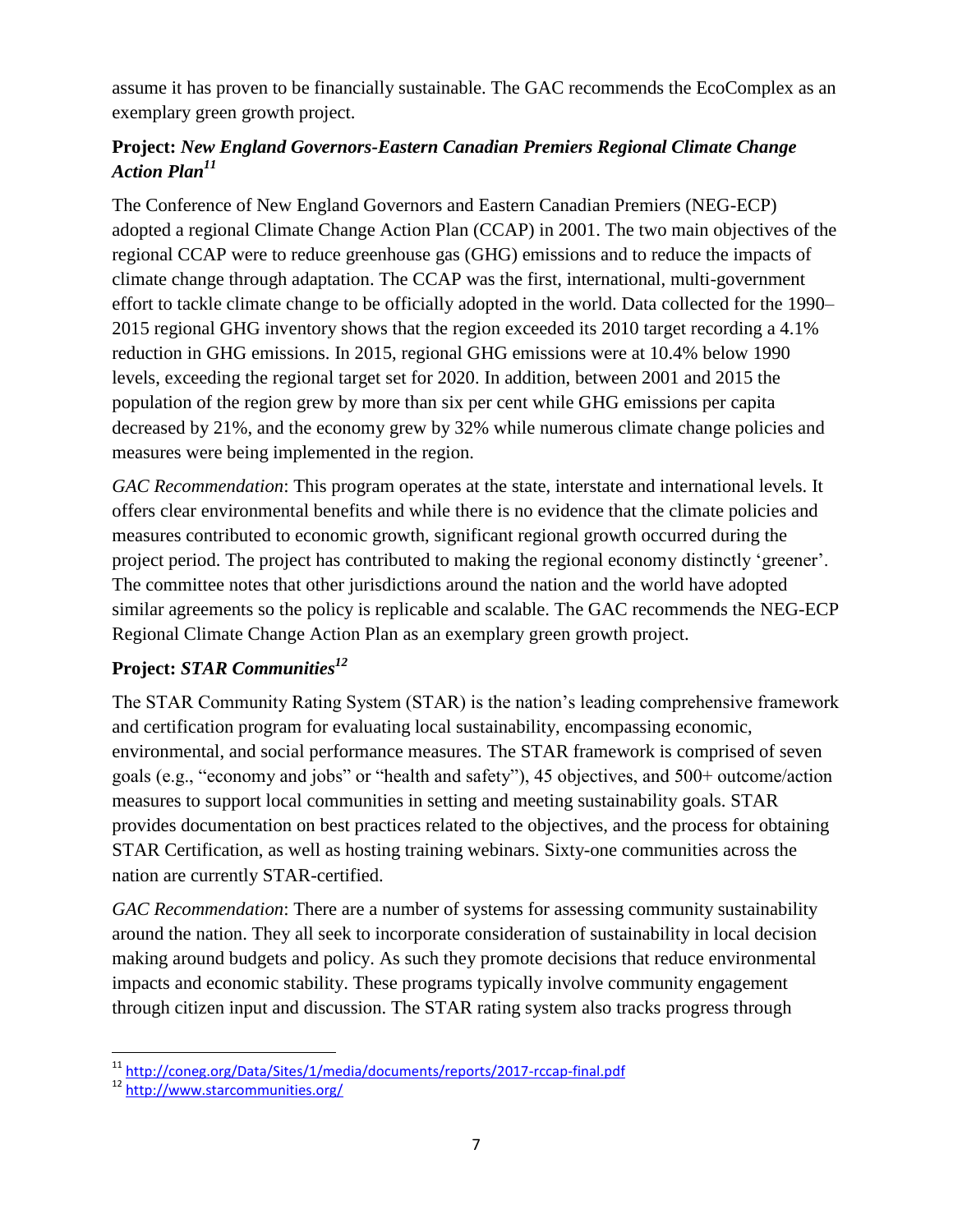annual reporting of published indicators across multiple sectors including health, the environment, and economics. The number of communities participating in STAR and similar programs demonstrates that the program is replicable, scalable, adaptable and affordable. The GAC recommends the STAR Community Rating System as an exemplary green growth program.

# **Project:** *North Carolina Pollinator Projects<sup>13</sup>*

The North Carolina Wildlife Resources Commission is working with a solar energy company, Strata Solar, to develop best practices for creating pollinator habitat on solar farms, and helping the City of Raleigh convert existing fields that are used for wastewater treatment into pollinator habitat. The Commission has also has created a statewide forum for sharing information and best practices about pollinator conservation efforts in the state. This is a new initiative, with test plots being planted this summer to be monitored through 2019.

*GAC Recommendation*: The project appears to have promise but has not been operating long enough to demonstrate results. The committee recommends that EPA monitor the project over the next three to four years but cannot recommend it for recognition at this time.

# **Project:** *Wetland Restoration in Sagebrush Habitat/Sage Grouse Initiative <sup>14</sup>*

Local groups in the Gunnison River Watershed of western Colorado are installing low-cost structures made of natural materials to slow erosion and help maintain moisture in degraded wetlands within sagebrush habitats. The program is also used as a training platform to "scale up" wetland restoration within sage brush habitats. Since 2012, 1,112 wet meadow restoration structures have been installed along 21 stream miles, largely by volunteers or via training events. The restored habitats support 350 species (including elk, mule deer, and the endangered Gunnison Sage Grouse) and 23,000 people (including improved grazing on cattle ranches). Partners in the project include private landowners/ranchers, local water conservation district, The Nature Conservancy, Western Colorado Conservation Corps, private consulting firms Zeedyk Ecological Consulting and BIO-Logic Inc., Colorado Parks and Wildlife, The Natural Resources Conservation Service, and CSU's Colorado Natural Heritage Program.

*GAC Recommendation*: The project has demonstrated environmental and economic (private landowner) benefits, is an excellent example of community-based partnerships and has clearly defined objectives and demonstrated results. The training aspect is designed to enable replication for which there is evidence of success. The GAC recommends the Wetland Restoration in Sagebrush Habitat/Sage Grouse Initiative as an exemplary green growth program.

 $\overline{\phantom{a}}$ <sup>13</sup> <http://www.ncwildlife.org/>

<sup>&</sup>lt;sup>14</sup> [https://blog.nature.org/science/2017/08/23/stream-whisperer-thinking-like-water-restores-sage-grouse](https://blog.nature.org/science/2017/08/23/stream-whisperer-thinking-like-water-restores-sage-grouse-habitat/)[habitat/](https://blog.nature.org/science/2017/08/23/stream-whisperer-thinking-like-water-restores-sage-grouse-habitat/)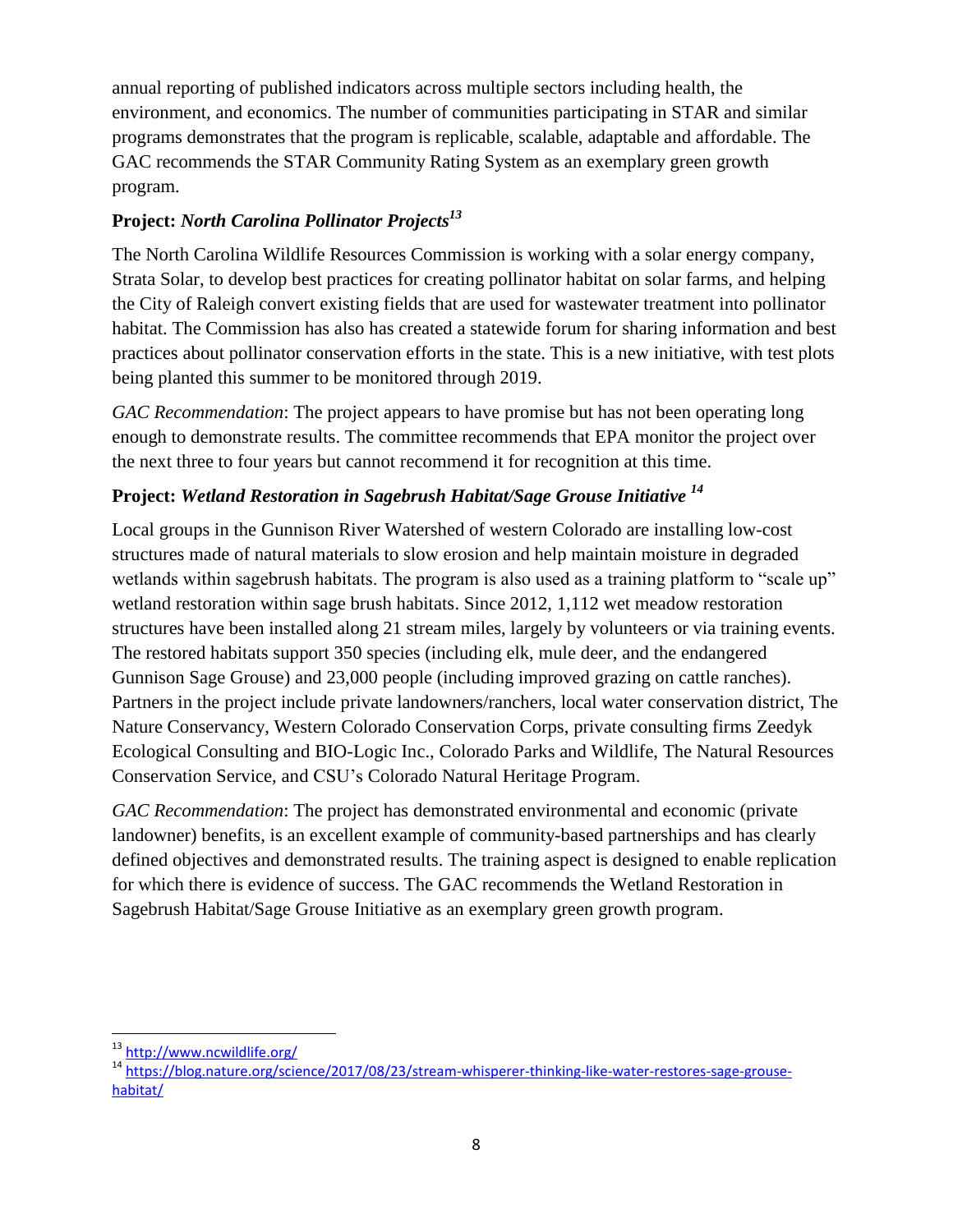## **Project:** *I-75 Corridor Conservation Action Plan<sup>15</sup>*

The I-75 Corridor Conservation Action Plan, funded through the Federal Highway Administration (FHWA), is a pilot project led by the Michigan Department of Transportation (MDOT), Southeast Michigan Council of Governments (SEMCOG), and the Michigan Natural Features Inventory (MNFI), to use the Eco-Logical approach to align environmental priorities with the reconstruction of the I-75 corridor in Monroe County over the next 20 years. This is considered by FWHA to be an excellent example of the use of their "Eco-Logical Framework" best practices designed to incorporate environmental benefits early in a highway planning project. A multi-sector Technical Advisory Committee worked with the MDOT to identify environmental priorities that included coastal tributaries, coastal wetlands, migratory birds and bats, migratory fish, reptile and amphibian connectivity, and rare natural communities.

*GAC Recommendation*: The project demonstrates excellent community engagement and as an example of successfully applied FHWA best practices is clearly designed to be scalable and replicable. The committee recommends the I-75 Corridor Conservation Action Plan as an exemplary example of green growth with the caveat that it is still a bit early in the project's life to demonstrate measureable results.

#### **Project:** *Omaha Green Schools<sup>16</sup>*

The Omaha Public Schools hired Verdis Group to help them achieve Energy Star certification for every school in the district. The focus is energy conservation, reduced water use, and waste/materials management. Since 2010 the schools in the district have been collecting data, which is now summarized and analyzed every month based on a focused set of metrics. To date cumulative energy savings total \$8M, saving more than  $75,000$  metric tons of  $CO<sub>2</sub>$  emissions. Avoided costs of waste management total \$81,000 and recycling has more than doubled. The district has received multiple awards related to these achievements.

*GAC Recommendation*: Many schools across the nation have undertaken similar projects with varying degrees of success. The Omaha project is clearly one of the best with clear objectives, continuous tracking of progress, excellent youth engagement and impressive results. The committee recommends the Omaha Green Schools program as an exemplary green growth project.

#### **Project:** *North Carolina Green Growth Toolbox<sup>17</sup>*

The North Carolina Green Growth Toolbox is a project of the North Carolina Wildlife Resources Commission that helps growing communities conserve high quality habitats. It is a program of technical assistance designed to help communities plan for growth in a way that will protect important species and habitats, generate economic and social dividends, enhance recreation opportunities and attract new development.

<sup>15</sup> <http://semcog.org/Environmental>

<sup>16</sup> http://verdisgroup.com/case\_studies/omaha-public-schools/

<sup>17</sup> <http://www.ncwildlife.org/Conserving/Programs/Green-Growth-Toolbox>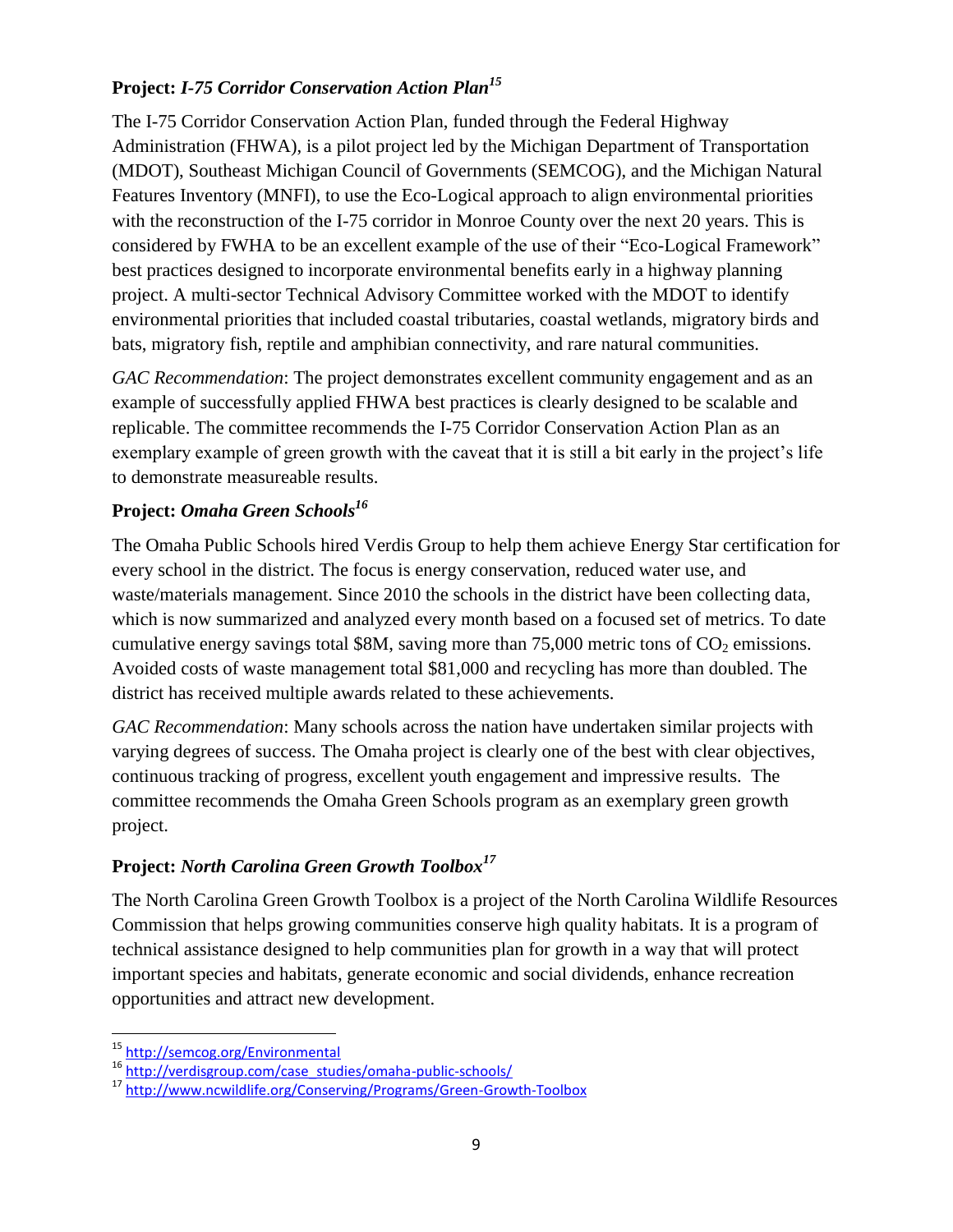*GAC Recommendation*: The information available to the committee was limited at the time of our meeting so the committee was unable to complete its evaluation. We recommend that the North Carolina Green Growth Toolbox be studied further.

# **Project:** *Colorado State University Compositing Program<sup>18</sup>*

Colorado State Housing & Dining Services has invested in a state of the art, fully-automated composting system called the Earth Flow. This enclosed, 30-yard capacity compost bin accepts pre- and post-consumer food waste from CSU Dining Centers. The program is in its sixth year and last year diverted 181,248 pounds of food waste. Materials produced were used by the student farm, community non-profit organizations and as soil amendment for the new Laurel Village complex.

*GAC Recommendation*: Like the Omaha Green Schools program, many colleges and universities have established food waste composting programs. The Colorado State program is recommended because the program has successfully focused on finding markets and uses for the compost product. The committee recommends the Colorado State University Compositing Program an exemplary green growth project.

# **Project:** *GRID Alternatives <sup>19</sup>*

GRID Alternatives Colorado is expanding access to the benefits of solar for families living with low or fixed incomes. GRID, in partnership with cooperative, municipal and investor-owned utilities, is developing the first community solar arrays in the country that exclusively benefit underserved communities, as well as collaborating with for-profit community solar developers to help ensure that the energy generated by their community solar systems are accessible to all. Eight projects have been completed around Colorado totaling 852 kW of generation and benefitting over 200 subscribing households.

*GAC Recommendation*: The committee believes this is another good example of community involvement, economic and environmental benefits bringing together public and private sector partners. Objectives are clear and the results are highly measurable. The committee recommends the GRID Alternatives program an exemplary green growth project.

## **Project:** *Lakota Solar Enterprises <sup>20</sup>*

Lakota Solar Enterprises builds solar air furnaces and in partnership with environmental nonprofit *Trees, Water & People*, Lakota Solar Enterprises offers a wide-range of green job training opportunities for Native Americans. The presence of solar heating systems on reservations not only provides substantial economic and environmental advantages, but important cultural benefits as well.

<sup>18</sup> <https://housing.colostate.edu/about/sustainability/>

<sup>19</sup> [https://www.gridalternatives.org/regions/colorado/get-solar/community-solar?](https://www.gridalternatives.org/regions/colorado/get-solar/community-solar)

<sup>20</sup> <http://www.lakotasolarenterprises.com/>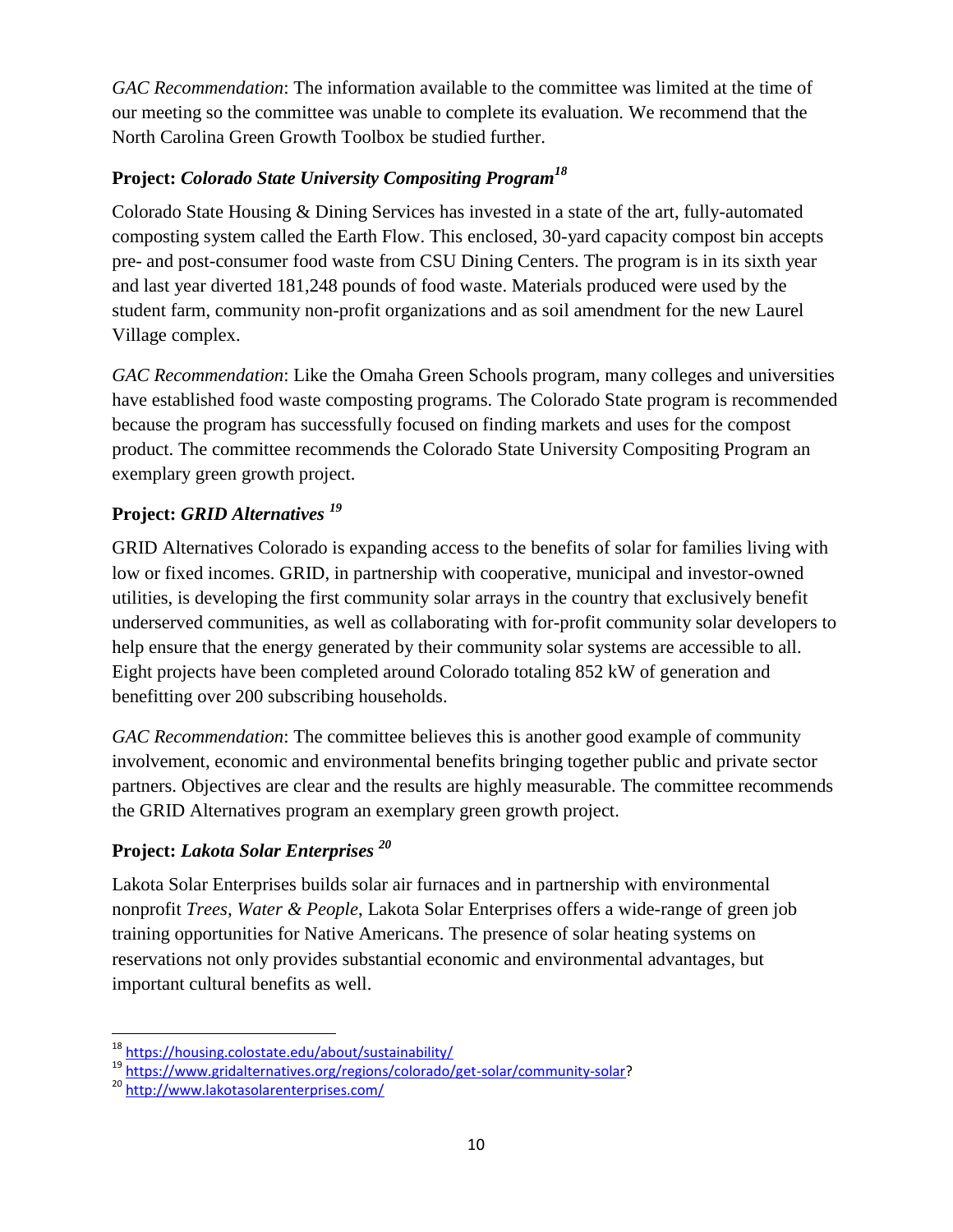*GAC Recommendation*: The committee believes Lakota Solar Enterprises could be an excellent example of a green growth project but could not find information about the program's results, especially in the area of training and employment. We recommend that Lakota Solar Enterprises project be studied further.

#### **Project:** *General Motors Zero Waste-Landfill Free Program <sup>21</sup>*

In 2016 General Motors added 23 new landfill-free facility sites for a total of 152 landfill-free sites worldwide. With this addition, GM now counts 52 nonmanufacturing and 100 manufacturing sites, which means the company has exceeded their 2020 landfill-free target four years early. As a result, GM generates less waste, maximizes the use of the materials they require, and repurposes and recycles wherever they can. Altogether, they recycle or reuse approximately 2.5 million metric tons of byproducts a year. In recent years, GM generated over \$1 billion in revenue and savings from recycling and reuse activities. In addition, GM mentors about 25 companies a year, from small businesses to large multinational corporations, on how to manage challenging waste streams.

*GAC Recommendation*: The committee believes General Motors' comprehensive program of converting manufacturing and non-manufacturing facilities to landfill-free status is creating a substantial benefit for the environment and the company. GM's efforts to transfer what they have learned to other businesses is laudable; therefore the GAC recommends General Motors zero waste-landfill free program as an exemplary green growth initiative.

#### **Conclusion:**

 $\overline{\phantom{a}}$ 

The GAC was impressed with the diversity and quality of the best of these projects, and given the limited time available to find them the committee believes there must be a significant number of exemplary projects yet to be discovered, both within our borders and in Mexico and Canada. We therefore strongly recommend that EPA advocate and the CEC pursue the engagement proposed by the first Charge Question.

<sup>&</sup>lt;sup>21</sup> http://www.gmsustainability.com/act/operations/operations4.html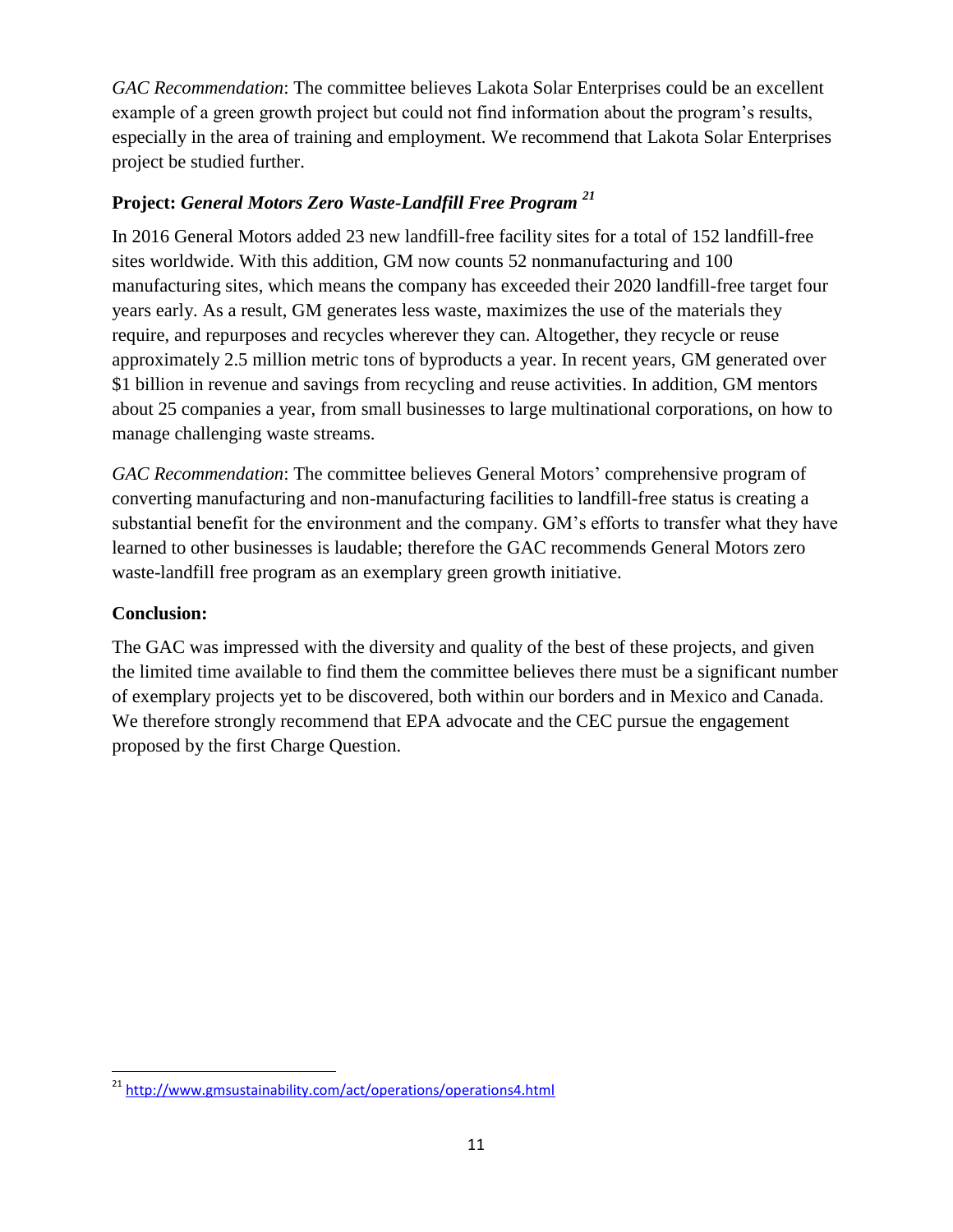Governmental Advisory Committee (GAC) to the U.S. Representative to the Commission for Environmental Cooperation (CEC)

#### **Advice 2017-4 (October 21, 2017): CEC Youth Innovation Challenge** *(Meeting – September 14-15, 2017)*

**DATE**: October 11, 2017

- **TO**: Jane Nishida, Assistant Administrator for the Office of International and Tribal Affairs Luis Troche, Senior Advisor, North American Affairs, OITA, EPA
- **FROM**: Theresa A. Pardo, Chair, NAC Jeffrey Wennberg, Chair GAC

#### **SUBJECT: Input from the NAC and GAC on the CEC Youth Innovation Challenge**

Thank you for the opportunity to provide input into the Environmental Protection Agency's consideration of ways to improve the CEC Youth Innovation Challenge Program. The following ideas were collected over two sessions during the September 2017 NAC/GAC meeting. The discussion focused primarily around the amount and nature of the prizes, branding and marketing the Challenge, increasing submissions, and securing program funding for the Challenge. Each set of ideas is presented below.

**Amount of the Prizes.** The NAC and GAC Committees discussed the amount of the prizes and agreed, in general, that the amounts awarded, are in line with other such competitions and no changes to the award amounts are recommended.

**The Nature of the Prizes.** The NAC and GAC Committees discussed motivations and agreed, in general, that what motivates people is access to opportunity. The Committees discussed creating awards that, in addition to a cash prize, include unique access to internships, mentors, interviews, and jobs. For example, one scenario discussed was that award winners would come to the Council meeting to present their work, but also, spend time in a workshop with experts who might help them build a better business case for their product or spend time meeting with venture capitalists pitching their ideas. Many commented that this kind of in-kind contribution of time and expertise might be a way to engage private sector partners. This model might also be a good way to engage groups such as the US Business Council for Sustainable Development and the US Business Council. These groups might not be able to give "cash" but their participation but the cost of their participation, which would be borne by them might be in alignment with their programmatic and philanthropic priorities.

*Engaging the Tech Sector.* The NAC and GAC Committees discussed the idea that engaging individuals from tech companies in the process might incentivize more submissions. Individuals consider submissions might be incentivized to know that some of those who might ultimately invest in some of the ideas submitted to the Challenge would be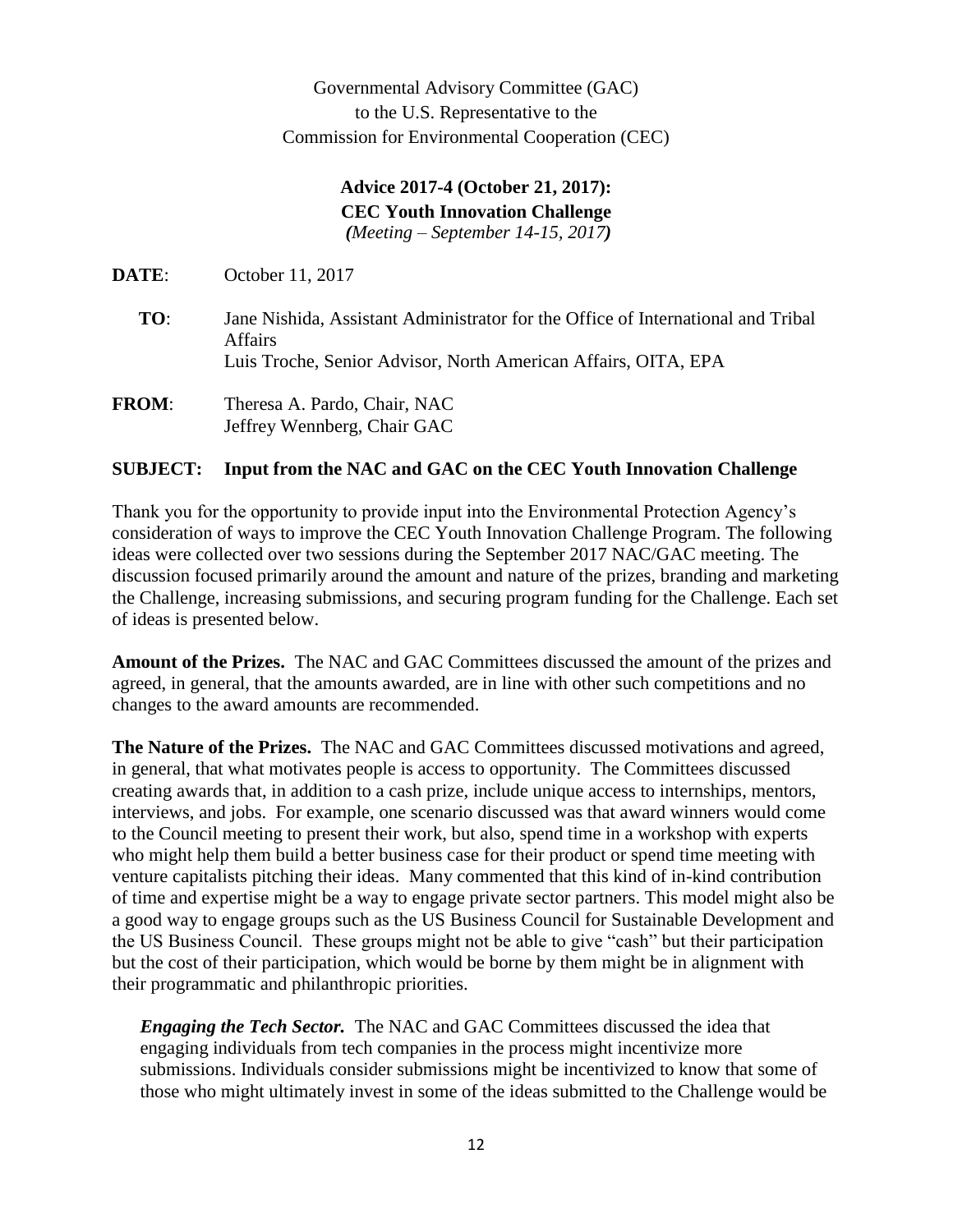at the Council Session. Such companies might be invited to serve on the review panels, come to the presentations, and be part of the mentoring and post-award support provided to the winners.

*Partner with the National Labs.* The NAC and GAC Committees discussed the idea of engaging the national laboratories in conversations about the Challenge and to explore ways they might participate in the award program. Again, the idea of the winners being awarded access and opportunity to, for example, job interviews, internships, and mentoring.

**Branding and Marketing.** The NAC and GAC Committees discussed the need for a clearer branding of the initiative and the creation of a marketing strategy. The Committees agreed, for example, that an elevator pitch is needed as a way to quickly communicate the focus and value of the program. What is it about? What do you get if you win? Why should you participate?

*Naming***.** The NAC and GAC Committees discussed the name of the initiative and recommend a renaming. We agreed, in general, that the use of the term "youth" is nonspecific and a bit confusing. Committee members discussed cases where the label "youth" has been applied to individuals ranging from childhood to graduate school. Calling college age students youth was seen as "odd" to some of the members. Changing the name, in the eyes of some committee, might generate more interest. Unfortunately, no specific alternatives are recommended.

**Cultivate Diversity.** The NAC and GAC Committees agreed that regardless of the changes to the Youth Innovation Challenge going forward, maintaining the foundational commitment to diversity is critical. Advice in this regard urges that the Challenge not be overly focused on submissions from institutions of higher education, but be vigilant in cultivating submissions from community-based efforts as well, such as tribal youth programs that focus on sustainability and green growth. The Committees recommend ensuring that any outreach related to the program be designed to build awareness among groups such as Historical Black Colleges & Universities (HBCU's) and Hispanic Serving Institutions (HSA's). Another idea is to create new categories that might incentivize joint submissions from teams that draw from university-based and community-based youth.

**Find and Partner with Entrepreneurship Programs**. The NAC and GAC Committees discussed the existence of both community level and university level entrepreneurship programs. These programs were recognized as the source of the submissions. The Committees agreed that systematically reaching out to such programs and ensuring that they are aware of the Innovation Challenge and are provided with the information they need to present it as a viable and attractive option to the "youth" in those programs is likely to increase submission levels. Members identified several such centers including those at University of Iowa and Morehouse College in Atlanta. Both of these institutions have well developed innovation competitions each year and might see the CEC Youth Innovation Challenge as an opportunity for their students. In some cases, universities are offering semester long entrepreneurship courses where students are developing innovative products; ensuring that faculty and students in those programs know about the Innovation Challenge might result in new submissions.

**Find and Partner with Sustainability Programs.** The NAC and GAC Committees discussed the existence of both community level and university level sustainability programs. These